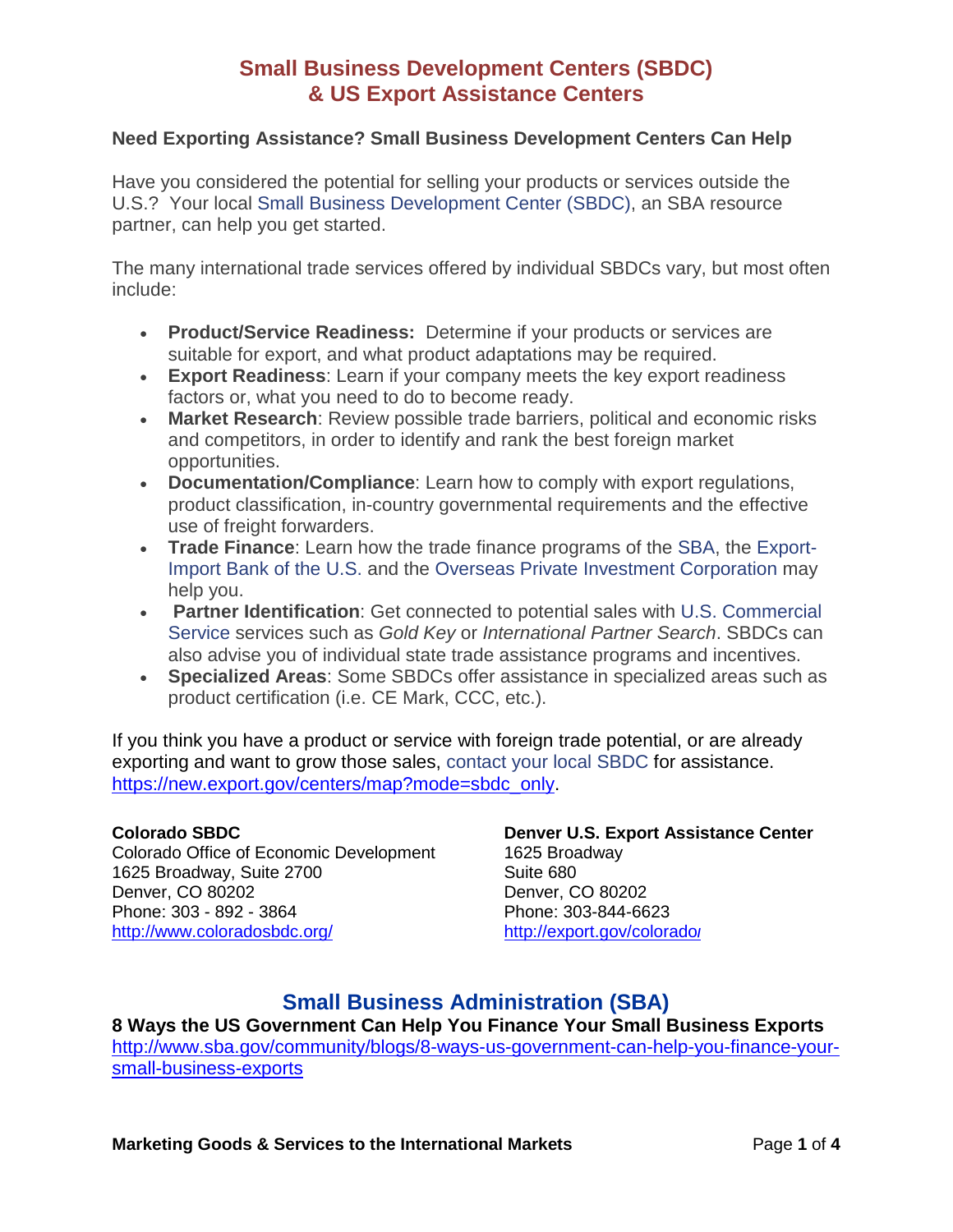## **Marketing Goods & Services to the International Markets**

### **Colorado Office of Economic Development (OEDIT)**

Advanced Industries Exports Accelerator Act Introduced in House [http://www.advancecolorado.com//news/advanced-industries-exports-accelerator-act](http://www.advancecolorado.com/news/advanced-industries-exports-accelerator-act-introduced-house)[introduced-house](http://www.advancecolorado.com/news/advanced-industries-exports-accelerator-act-introduced-house)

#### **Colorado Office of Economic Development (OEDIT)**

Exporting from Colorado <http://www.advancecolorado.com/international-business/exporting-colorado>

#### **Colorado Office of Economic Development (OEDIT)**

General Services & Programs [http://www.advancecolorado.com/international-business/exporting-colorado/general](http://www.advancecolorado.com/international-business/exporting-colorado/general-services-programs)[services-programs](http://www.advancecolorado.com/international-business/exporting-colorado/general-services-programs)

### **Colorado Office of Economic Development (OEDIT)**

Funding Programs [http://www.advancecolorado.com/international-business/exporting-colorado/funding](http://www.advancecolorado.com/international-business/exporting-colorado/funding-programs)[programs](http://www.advancecolorado.com/international-business/exporting-colorado/funding-programs)

#### **Colorado Office of Economic Development (OEDIT)**

Governor's Export Award [http://www.advancecolorado.com/international-business/exporting-colorado/governors](http://www.advancecolorado.com/international-business/exporting-colorado/governors-export-award)[export-award](http://www.advancecolorado.com/international-business/exporting-colorado/governors-export-award)

#### **Colorado Office of Economic Development (OEDIT)**

**Contacts** <http://www.advancecolorado.com/international-business/exporting-colorado/contact-us>

## **International Markets**

#### **Colorado Office of Economic Development (OEDIT)**

Business Resources - Global in Scope [http://www.advancecolorado.com/international-business/additional-trade](http://www.advancecolorado.com/international-business/additional-trade-resources/geographic-focus/global-scope)[resources/geographic-focus/global-scope](http://www.advancecolorado.com/international-business/additional-trade-resources/geographic-focus/global-scope)

### **Colorado Office of Economic Development (OEDIT)**

Business Resources – The Americas [http://www.advancecolorado.com/international-business/additional-trade](http://www.advancecolorado.com/international-business/additional-trade-resources/geographic-focus/americas)[resources/geographic-focus/americas](http://www.advancecolorado.com/international-business/additional-trade-resources/geographic-focus/americas)

#### **Colorado Office of Economic Development (OEDIT)**

Business Resources - The Asia Pacific [http://www.advancecolorado.com/international-business/additional-trade](http://www.advancecolorado.com/international-business/additional-trade-resources/geographic-focus/asia-pacific)[resources/geographic-focus/asia-pacific](http://www.advancecolorado.com/international-business/additional-trade-resources/geographic-focus/asia-pacific)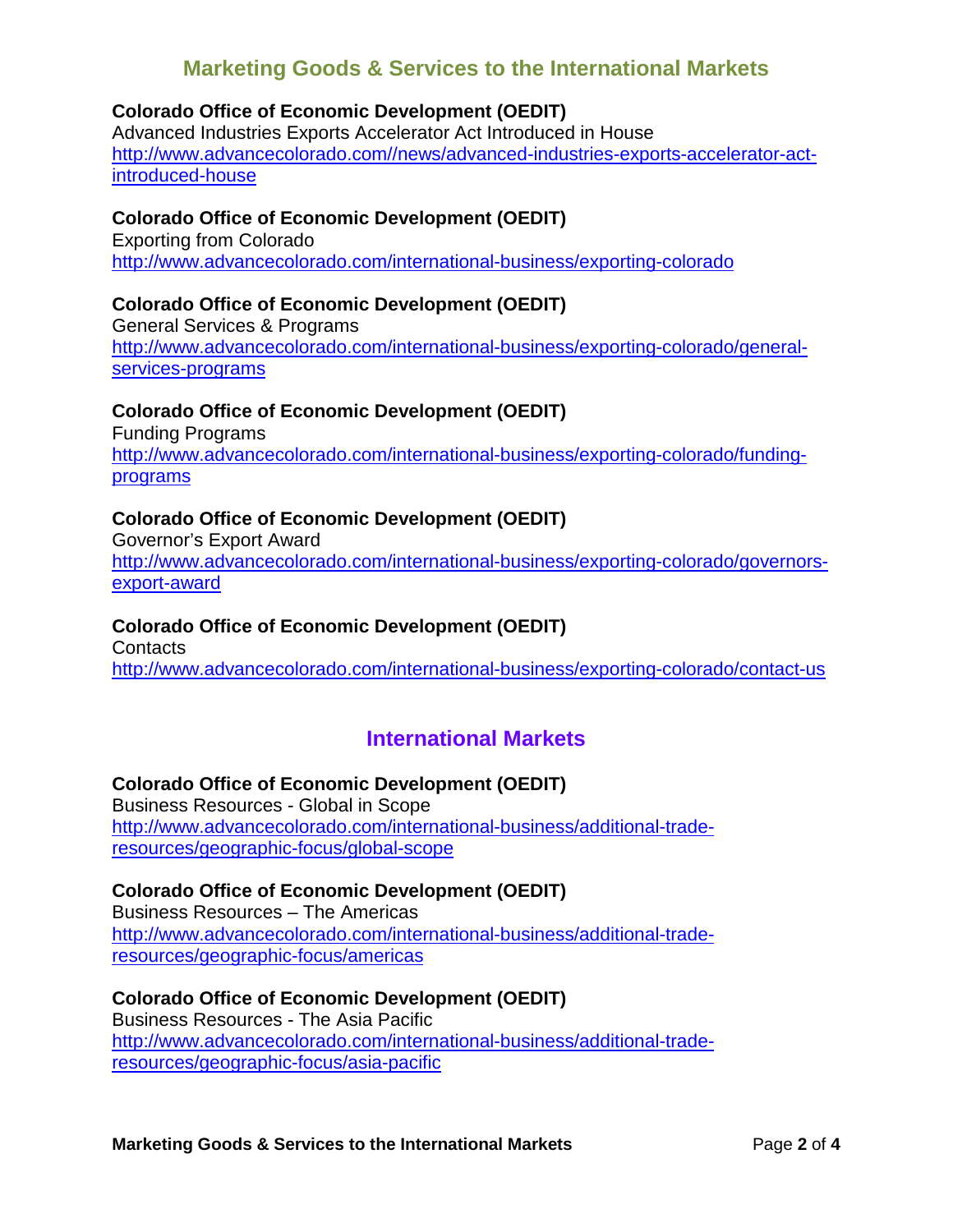#### **Colorado Office of Economic Development (OEDIT)**

Business Resources – Europe, Middle East & Africa [http://www.advancecolorado.com/international-business/additional-trade](http://www.advancecolorado.com/international-business/additional-trade-resources/geographic-focus/europe-middle-east-and-africa)[resources/geographic-focus/europe-middle-east-and-africa](http://www.advancecolorado.com/international-business/additional-trade-resources/geographic-focus/europe-middle-east-and-africa)

#### **Colorado Office of Economic Development (OEDIT)**

Business Resources – Colorado Consular -Corps [http://www.advancecolorado.com/international-business/additional-trade](http://www.advancecolorado.com/international-business/additional-trade-resources/colorado-consulars-corps)[resources/colorado-consulars-corps](http://www.advancecolorado.com/international-business/additional-trade-resources/colorado-consulars-corps)

## **US Commerce Service**

#### **Export.gov**

#### <http://export.gov/colorado/ourservices/index.asp>

Every year, the U.S. Commercial Service helps thousands of companies export goods and services worth billions of dollars. Let us help you find the best markets for your business.

*Proven Trade Expertise*. Our global network of trade professionals is located throughout the United States and in U.S. Embassies and Consulates in nearly 80 countries. Whether you're looking to make your first export sale or expand to additional international markets, we offer the [trade counseling,](http://export.gov/colorado/ourservices/index.asp#P11_1284) [market intelligence,](http://export.gov/colorado/ourservices/index.asp#P75_4112) [business](http://export.gov/colorado/ourservices/index.asp#P41_2860)  [matchmaking,](http://export.gov/colorado/ourservices/index.asp#P41_2860) and [commercial diplomacy](http://export.gov/colorado/ourservices/index.asp#P98_5165) you need to connect with lucrative business opportunities. In addition, we will help you to develop trade finance and insurance strategies that align with your particular business objectives and help you complete your export transaction.

Following is a list of our general assistance areas. Our trade professionals will work with you to identify and tailor the right mix of U.S. Commercial Service capabilities to achieve your exporting goals. Please note, availability of some services may vary based on international market conditions and/or staffing. Contact your [local U.S. Commercial](http://www.export.gov/eac/)  [Service trade professional](http://www.export.gov/eac/) or call 800-USA-TRADE for details.

### **Upcoming International Events**

<http://www.advancecolorado.com/international-business/upcoming-international-events>

### **International Trade Office (ITO) Internship Program**

<http://www.advancecolorado.com/international-business/ito-internship-program>